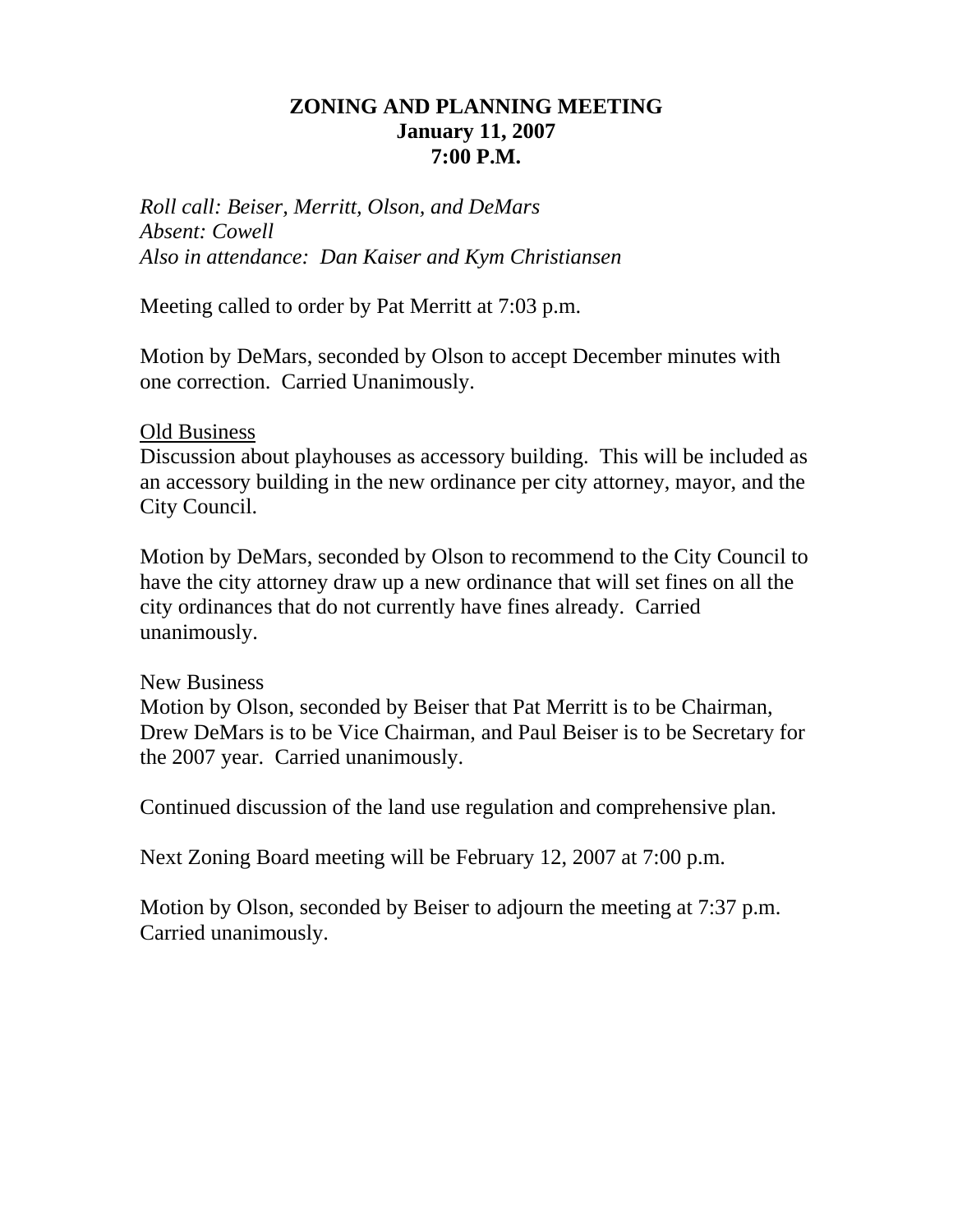# **ZONING AND PLANNING MEETING February 12, 2007 7:00 P.M.**

*Roll call: Beiser, Merritt, Olson, and DeMars Absent: Cowell Also in attendance: Kyle and Kathy Jackson, Mark Cochran, Hailey and Dalton Beiser* 

Meeting called to order by Pat Merritt at 7:07 p.m.

Motion by Beiser, seconded by DeMars to accept January minutes as presented. Carried Unanimously.

## New Business

Mark Cochran attended the Planning and Zoning meeting to inquire about purchasing the property at 303  $1<sup>st</sup>$  Avenue NW. He would like to use the property for a home business.

Motion by DeMars, seconded by Beiser to recommend to the City Council that Mr. Cochran be allowed to create a wellness business at 303  $1<sup>st</sup>$  Avenue NW. 2 ayes and 2 nays. Tie vote.

Discussion of Stanley Frank property. No action taken.

Discussion of property at  $4<sup>th</sup>$  St SE about a garage addition. No action taken.

Kathy Jackson inquired about putting up a fence on her property. She will get a survey and use proper setbacks if she decides to put one up. No action taken.

Old Business None.

Next Zoning Board meeting will be March 19, 2007 at 7:00 p.m.

Motion by Beiser, seconded by DeMars to adjourn the meeting at 7:55 p.m. Carried unanimously.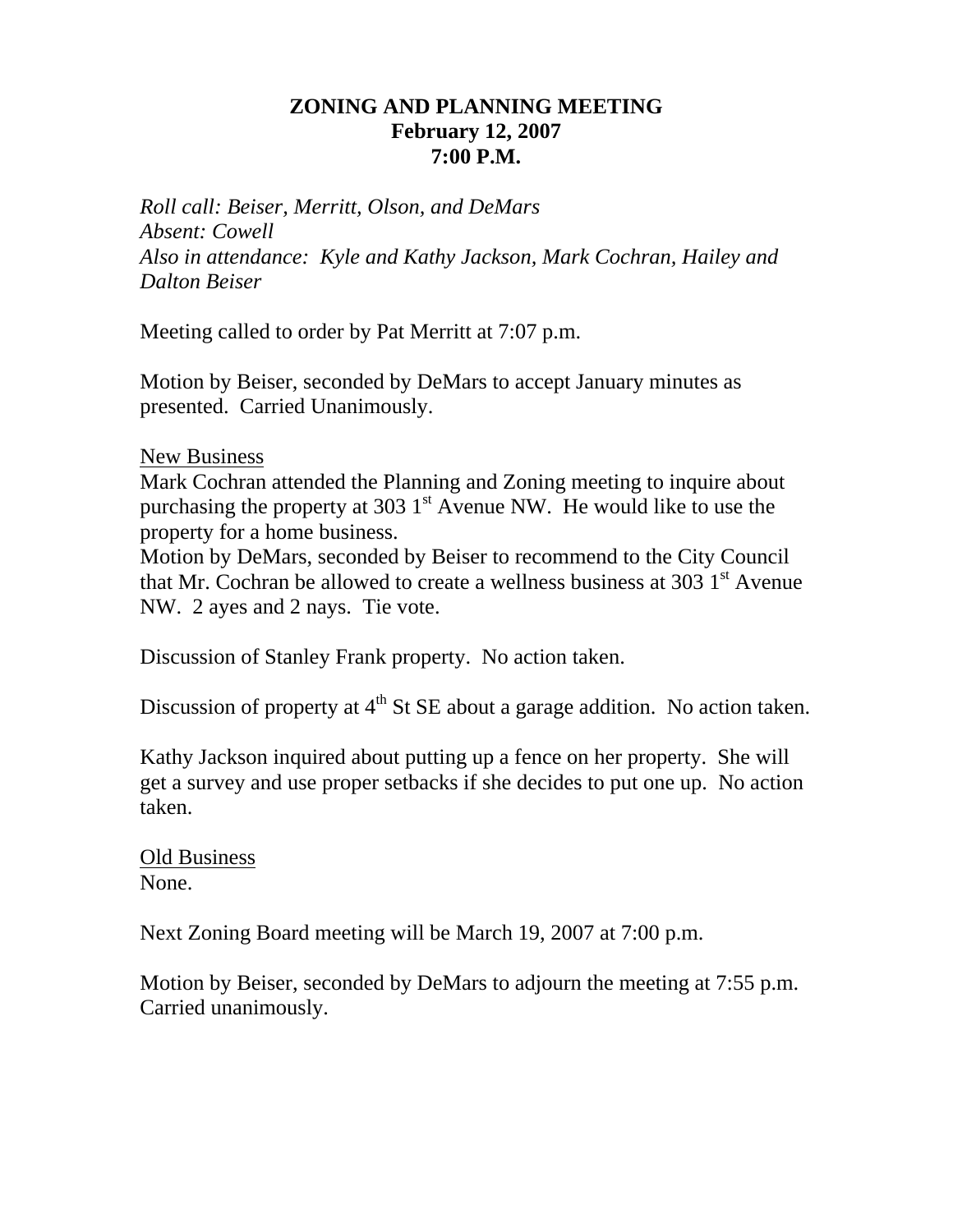# **ZONING AND PLANNING MEETING March 19, 2007 7:00 P.M.**

*Roll call: Beiser, Merritt, Olson, and DeMars Absent: Cowell Also in attendance: Wayne Maas* 

Meeting called to order by Pat Merritt at 7:02 p.m.

Motion by Beiser, seconded by Olson to accept February minutes as presented. Carried unanimously.

## Old Business

Motion by DeMars, seconded by Olson to request that the Zoning Board receive an update on the Fine Ordinance and the Comprehensive Plan from the City Council. Carried unanimously.

#### New Business

Wayne Maas presented a proposal for a lot split in the area of  $3<sup>rd</sup>$  St SW and  $2<sup>nd</sup>$  Ave SW. He plans to build a home on the lot that will fit in with the neighborhood.

Motion by Olson, seconded by Beiser to recommend to the City Council that Wayne Maas is granted his lot split and conveyance request as presented. Carried unanimously.

Wayne Maas presented the Christ the King addition request. The exact driveway will be determined at a later date.

Motion by DeMars, seconded by Olson to recommend to the City Council to approve the church addition and parking lot request as presented. Carried unanimously.

Trailer Court Property—Motion by Beiser, seconded by DeMars to recommend to the City Council to rezone the trailer court property as commercial prior to sale and at the same time take up the request from Americana Bank to rezone that property from industrial to commercial. Carried unanimously.

Next Zoning Board meeting will be April 16, 2007 at 7:00 p.m.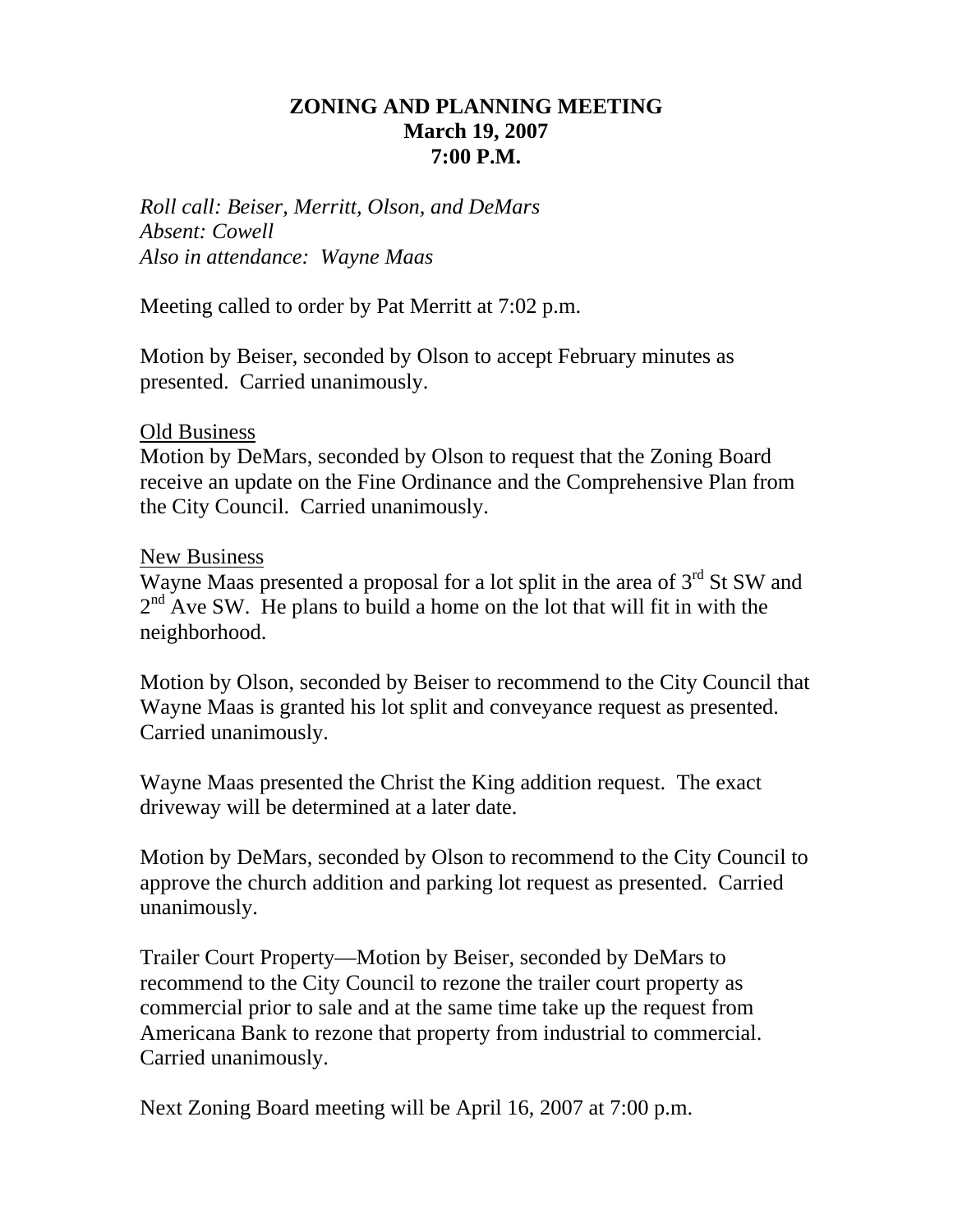Motion by DeMars, seconded by Olson to adjourn the meeting at 7:31 p.m. Carried unanimously.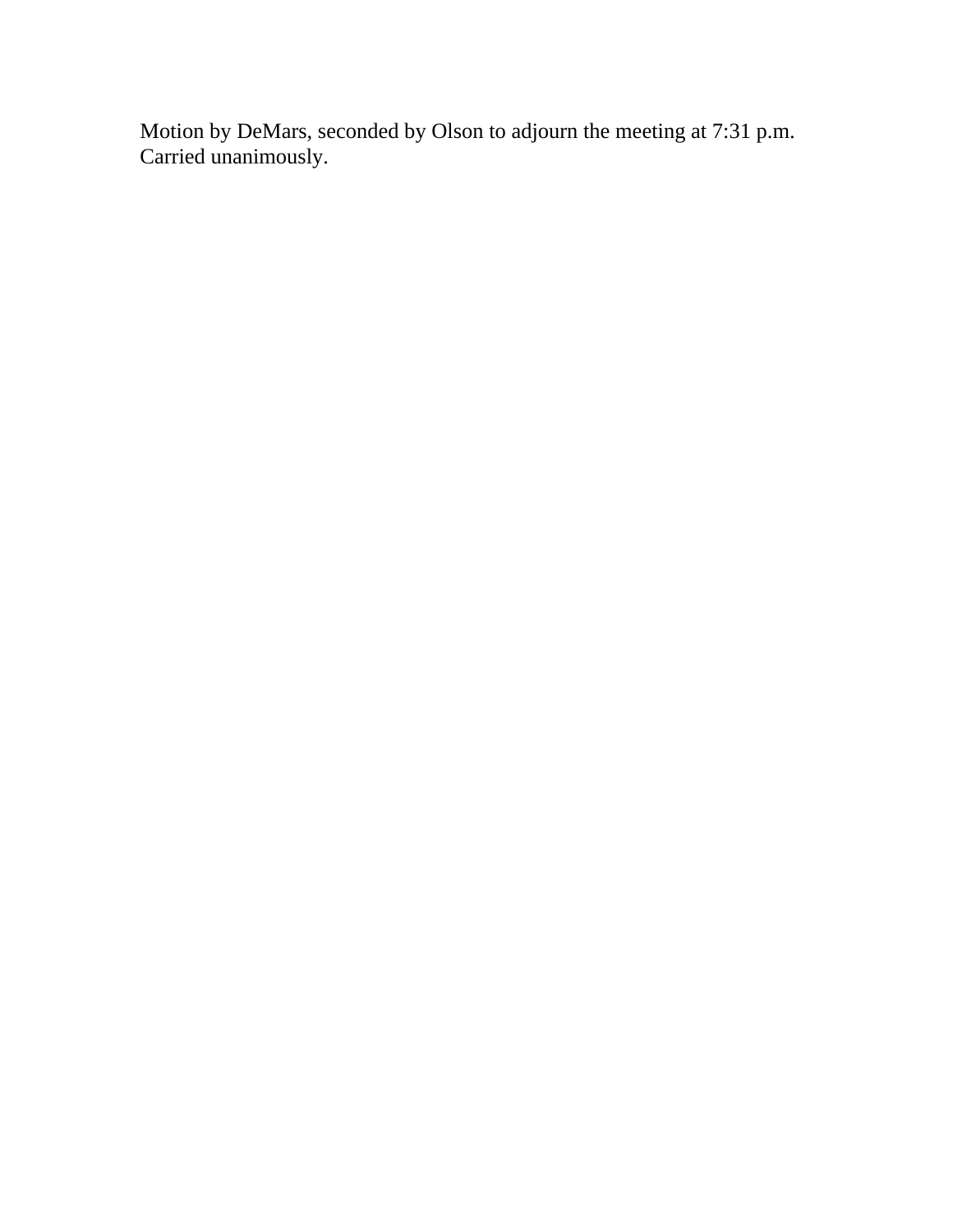# **ZONING AND PLANNING MEETING Public Hearing April 16, 2007 7:00 P.M.**

*Roll call: Beiser, Merritt, Olson, Cowell and DeMars Absent: None Also in attendance: Mike Corbin, Arlene Concannon, Marjorie Holzemer, and Dalton Beiser* 

Meeting called to order by Pat Merritt at 7:00 p.m.

Mike Corbin presented a request on behalf of the City of Medford to rezone the Medford Trailer Court from industrial to commercial.

Motion by Cowell, seconded by Olson to recommend to the City Council to grant the rezone of the Medford Trailer Court to commercial from industrial.

Motion by Beiser, seconded by Cowell to close the public hearing at 7:03 p.m.

# **ZONING AND PLANNING MEETING Public Hearing April 16, 2007 7:00 P.M.**

*Roll call: Beiser, Merritt, Olson, Cowell and DeMars Absent: None Also in attendance: Dalton Beiser* 

Meeting called to order by Pat Merritt at 7:04 p.m.

Public Hearing to rezone the Americana Community Bank from industrial to commercial.

Motion by Beiser, seconded by DeMars to recommend to the City Council to grant the rezone of the Americana Community Bank to commercial from industrial.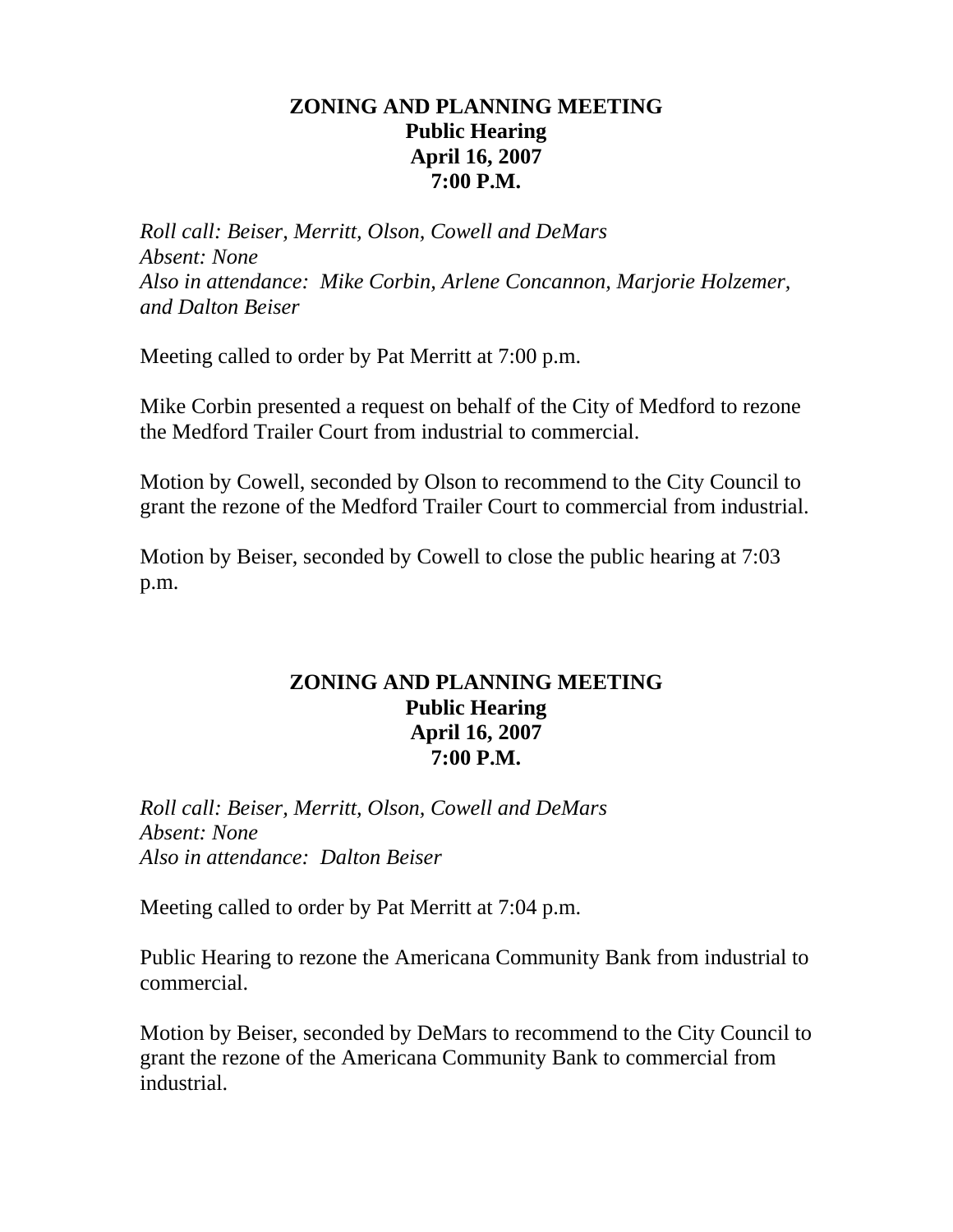Motion by Cowell, seconded by Olson to recommend to the City Council to waive the \$125.00 fee for the request of the rezoning. Carried unanimously.

# **ZONING AND PLANNING MEETING April 16, 2007 7:00 P.M.**

*Roll call: Beiser, Merritt, Olson, Cowell and DeMars Absent: None Also in attendance: Dalton Beiser* 

Meeting called to order by Pat Merritt at 7:10 p.m.

Motion by DeMars, seconded by Olson to accept March minutes as presented. Carried unanimously.

Old Business

City Council recommendations from last meeting approved. City attorney is reviewing 22 items on the new Land Use Regulation (New Zoning Ordinance). Planning and Zoning Board will be reviewing the changes at the May meeting.

New Business None.

Next Zoning Board meeting will be May 21, 2007 at 7:00 p.m.

Motion by Olson, seconded by Beiser to adjourn the meeting at 7:22 p.m. Carried unanimously.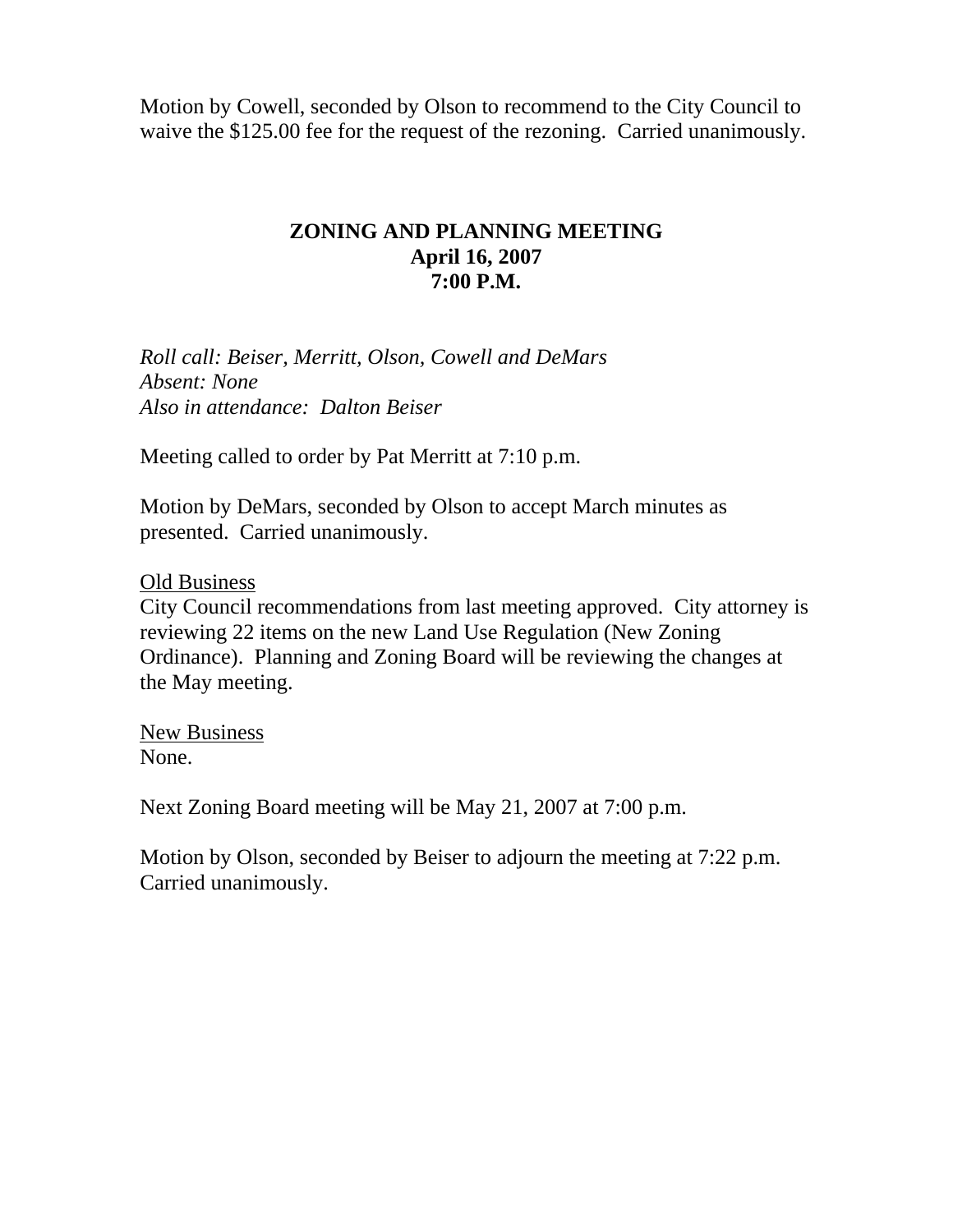# **ZONING AND PLANNING MEETING May 21, 2007 7:00 P.M.**

*Roll call: Beiser, Merritt, Olson, Cowell and DeMars Absent: None Also in attendance: Amber Kniefel, Dan Niles, Bill Heyer, Ron and Sharon Myrick* 

Meeting called to order by Pat Merritt at 7:02 p.m.

Motion by Cowell, seconded by Olson to accept April regular minutes and the public hearing minutes as presented. Carried unanimously.

Old Business None.

#### New Business

Dan Niles and Bill Heyer presented a property line change request for the address of 605 3rd Ave SE.

Motion by Olson, seconded by DeMars to recommend to City Council to allow Dan Niles to follow Ordinance 182, Subdivision 2 that provides for submission of a preliminary and final plat and to have this plat serve as the preliminary and final plat along with a \$25 fee. Carried Unanimously.

Ron and Sharon Myrick had several questions about their property at 111 Sunrise and 113 Sunrise Drive. No action was taken as they are deciding on their options.

Discussion of the Land Use Regulation changes. Stopped on page 48. Zoning Board will continue this next month at the June meeting.

Next Zoning Board meeting will be June 18, 2007 at 7:00 p.m.

Motion by Cowell, seconded by DeMars to adjourn the meeting at 9:14 p.m. Carried unanimously.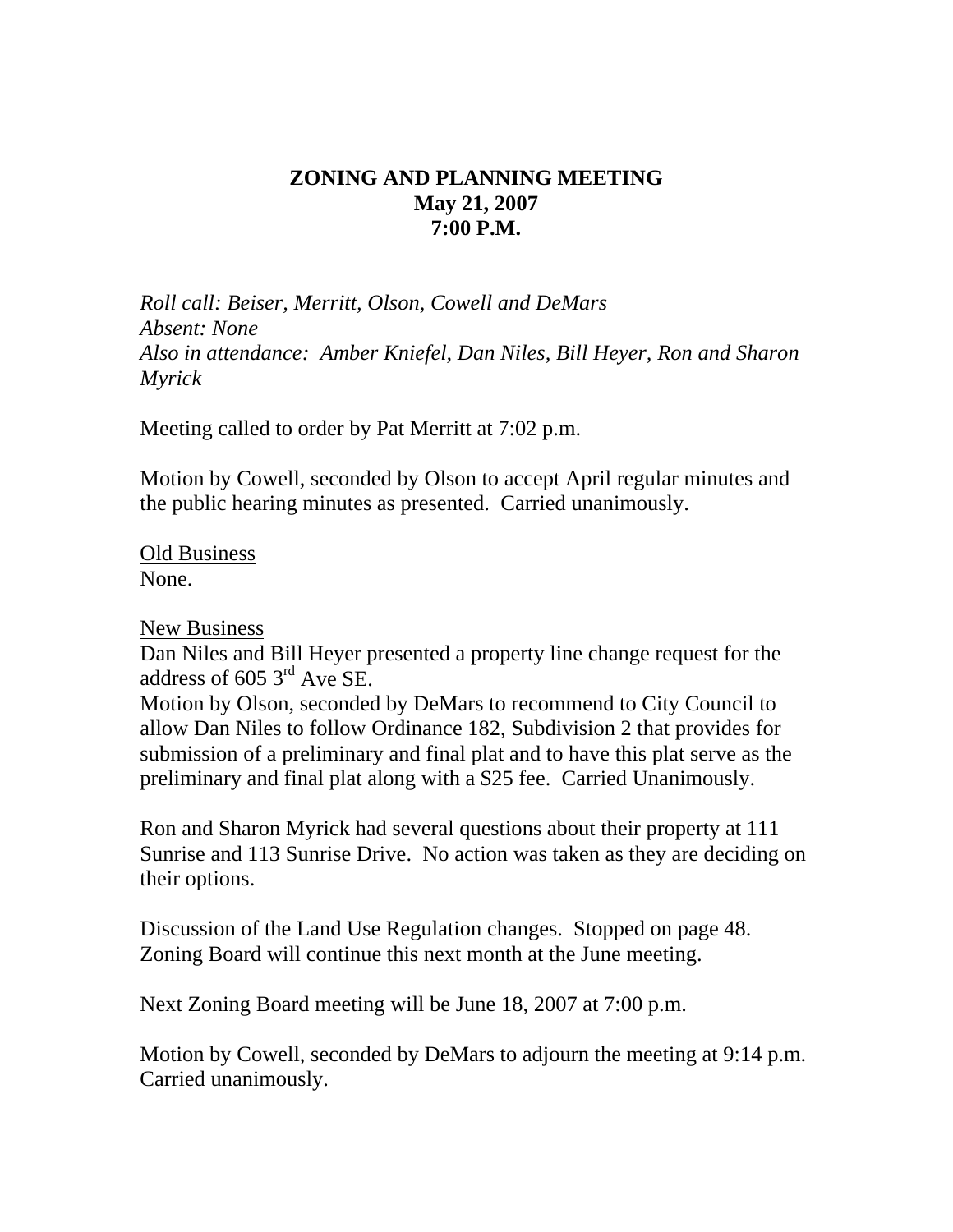# **ZONING AND PLANNING MEETING June 4, 2007 7:00 P.M.**

*Roll call: Beiser, Merritt, Olson, and Cowell Absent: DeMars Also in attendance: Amber Kniefel* 

Meeting called to order by Pat Merritt at 7:10 p.m.

Old Business The Planning and Zoning Board finished going through the new Land Use Regulation. Amber Kniefel will now take the draft to the City Attorney to make the changes.

New Business None.

Next Zoning Board meeting will be June 18, 2007 at 7:00 p.m.

Motion by Beiser, seconded by Cowell to adjourn the meeting at 8:44 p.m. Carried unanimously.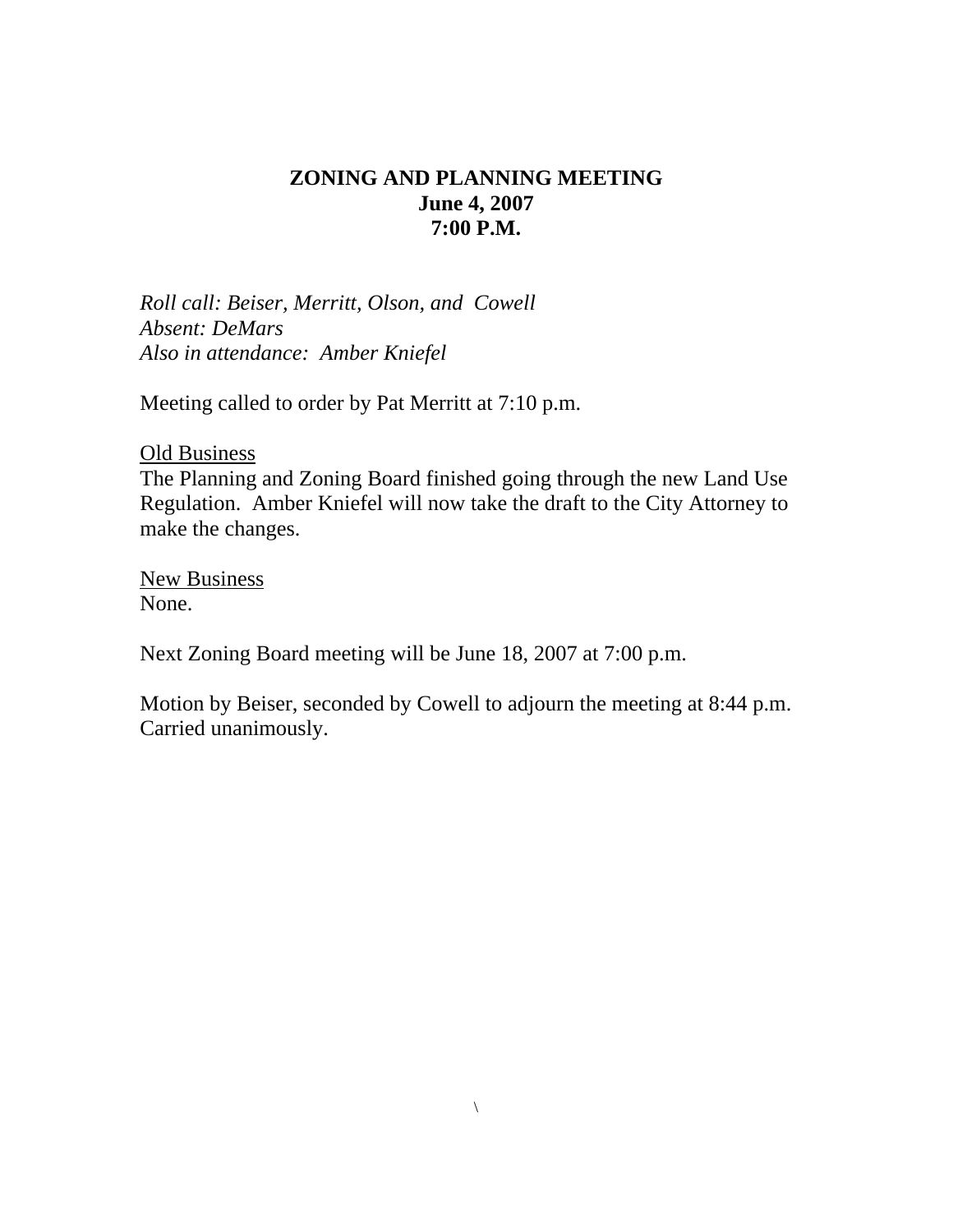# **ZONING AND PLANNING MEETING June 18, 2007 7:00 P.M.**

*Roll call: Beiser, Merritt, Olson, and DeMars Absent: Cowell Also in attendance: Amber Kniefel* 

Meeting called to order by Pat Merritt at 7:00 p.m.

Motion by Olson, seconded by DeMars to accept the May 21, 2007 regular minutes. Carried unanimously

Motion by Olson, seconded by Beiser to accept the June 4, 2007 special meeting minutes as presented. Carried unanimously.

#### Old Business

Received a letter from the City Attorney about the Niles/Heyer replotting and utility easement issue on Lots  $1 \& 2$ , Block 1 of Scenic Heights. This will be addressed at the July Planning and Zoning meeting.

New Business Reviewed the proposed Land Use Regulation as rewritten by City Attorney.

Motion by DeMars, seconded by Olson to recommend to the City Council to pass this Land Use Regulation with the minor changes that we have instructed Amber Kniefel to change through the City Attorney.

Zoning Board would like direction from the City Council on how they want the zoning map updated.

Motion by Olson, seconded by DeMars to recommend to City Council to rezone  $5<sup>th</sup>$  St. SE in Oakridge Bluffs from R-2 multi-family to R-1 residential. Carried unanimously.

Next Zoning Board meeting will be July 16, 2007 at 7:00 p.m.

Motion by DeMars, seconded by Beiser to adjourn the meeting at 8:21 p.m. Carried unanimously.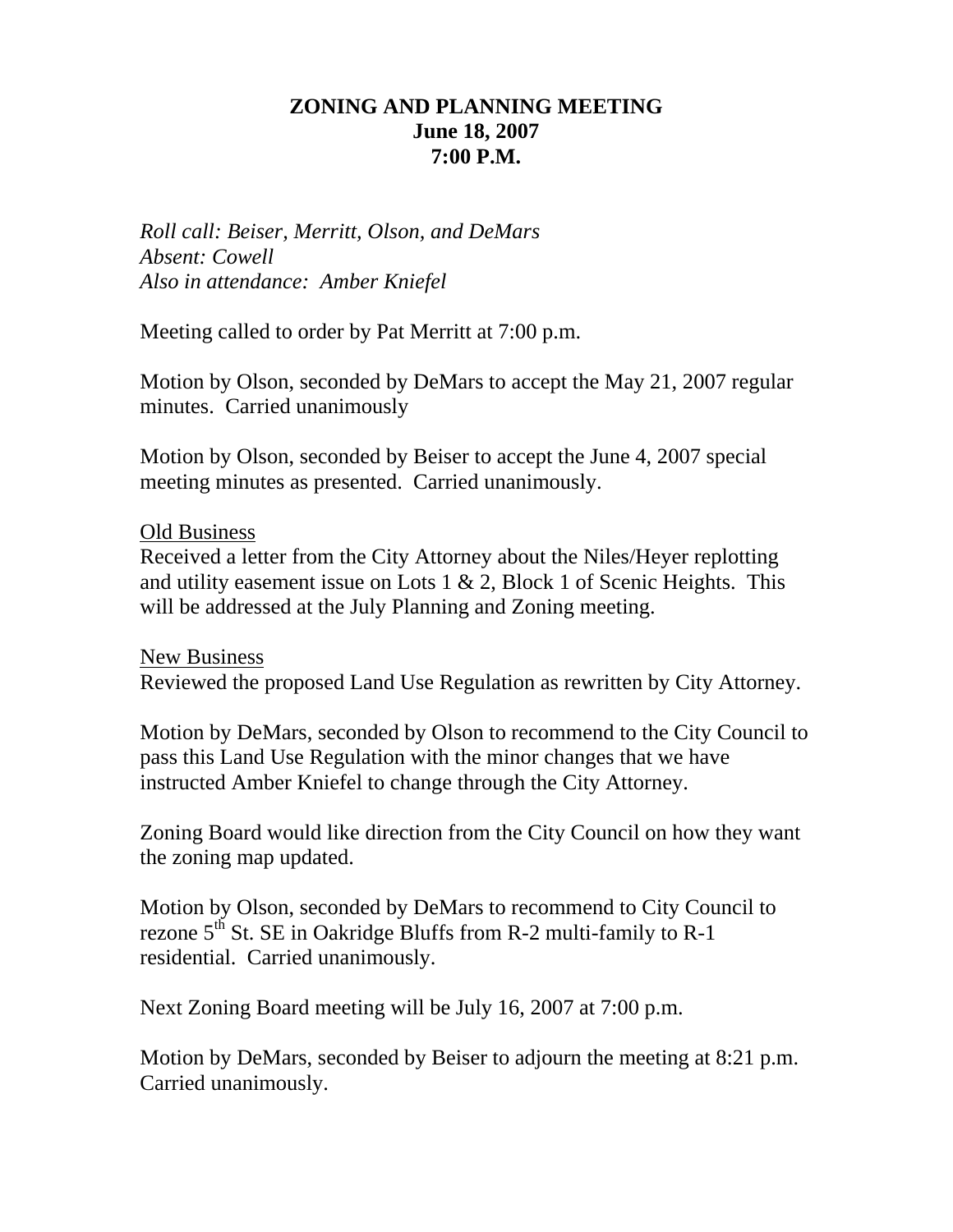# **ZONING AND PLANNING MEETING PUBLIC HEARING July 16, 2007 7:00 P.M.**

*Roll call: Beiser, Merritt, Olson, DeMars, and Cowell Absent: None Also in attendance: Amber Kniefel, Peter and Janna Lamison, Irvin Jeno, Joan Pirkl, Marie Sexton, Danny Thomas, Brenda DeMars, Paul Wencl, Ruth Dempsey, Glen Meger, and Randy Sobrack* 

Public hearing called to order by Pat Merritt at 7:01 p.m.

#### Business

The purpose of this public hearing is for the citizens of Medford to voice their concerns for the rezoning of the old school property located at  $104 \, 2^{nd}$ St NE.

Paul Wencl presented to the Planning and Zoning Board a request to rezone the old school property located at  $104 \, 2^{nd}$  St NE from residential to commercial.

Paul Wencl handed out a proposed site plan consisting of a senior housing idea and a professional office building.

Janna Lamison voiced concerns about zoning the property commercial with regards to increased traffic. She also stated she was in favor of a senior housing building located in that area.

Irvin Jeno inquired about how the storm water drainage would be handled and if 3rd Street would be extended through. The Zoning Board replied the drainage could be handled by curb and gutter or retention ponds. The 3<sup>rd</sup> Street extension would be decided at a later date depending on the need.

Glen Meger commented that he felt the issue should be tabled until a development plan is presented.

Motion by DeMars, seconded by Cowell to recommend to the City Council to deny a rezone of the old school property from residential to commercial at this time.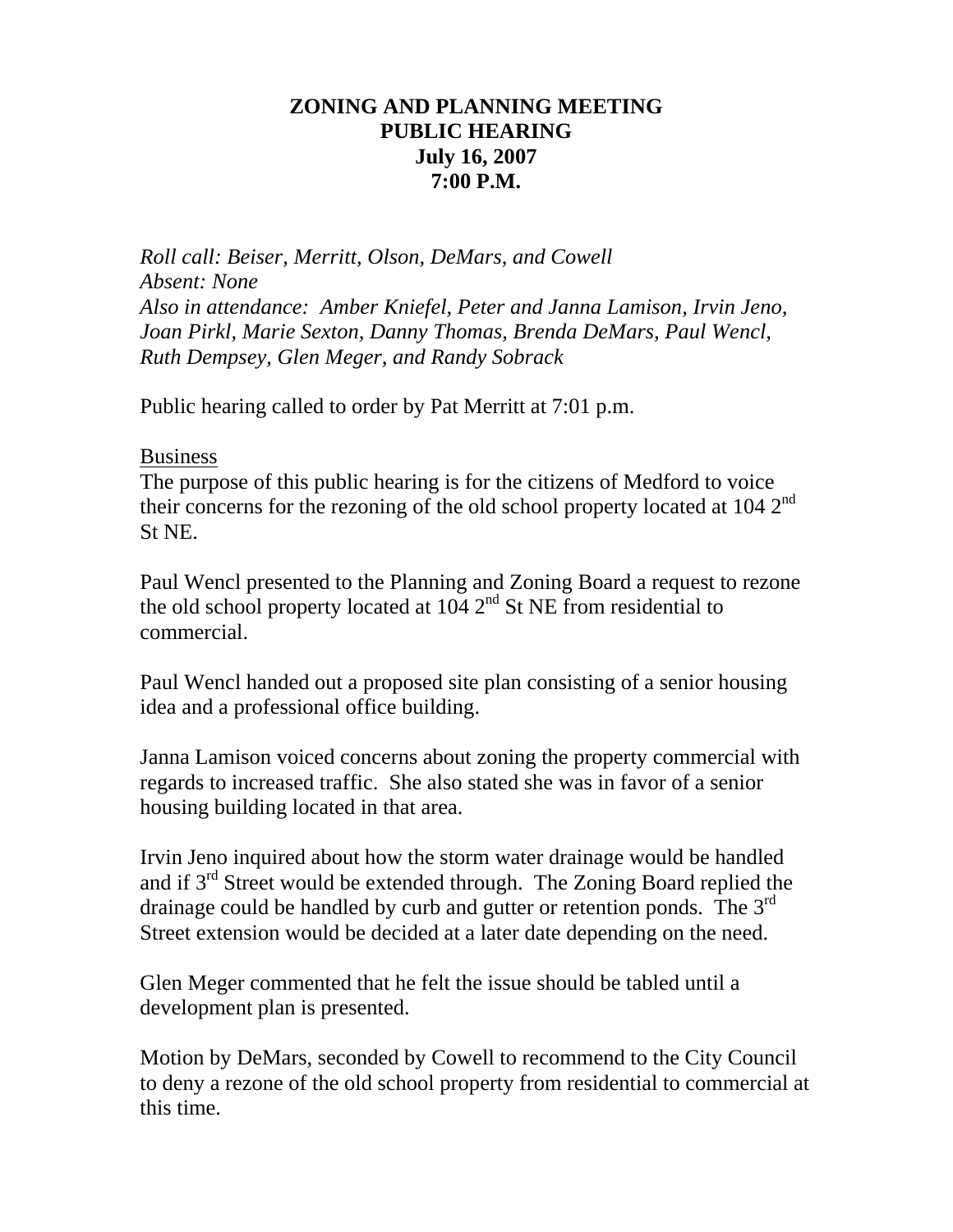4 ayes and 1 nay. Motion Carried.

Motion by Beiser, seconded by DeMars to close the public hearing at 7:24 p.m. Carried unanimously.

### **ZONING AND PLANNING MEETING July 16, 2007 7:00 P.M.**

*Roll call: Beiser, Merritt, Olson, DeMars, and Cowell Absent: None Also in attendance: Amber Kniefel and Brenda DeMars* 

Regular meeting called to order by Pat Merritt at 7:25 p.m.

Old Business Motion by DeMars, seconded by Olson to accept the June minutes as read. Carried Unanimously.

New Business None.

Next special meeting will be held on August 8, 2007 at 7:00 p.m. Next regular meeting will be August 20, 2007 at 7:00 p.m.

Motion by Cowell, seconded by Beiser to adjourn the meeting at 7:29 p.m. Carried Unanimously.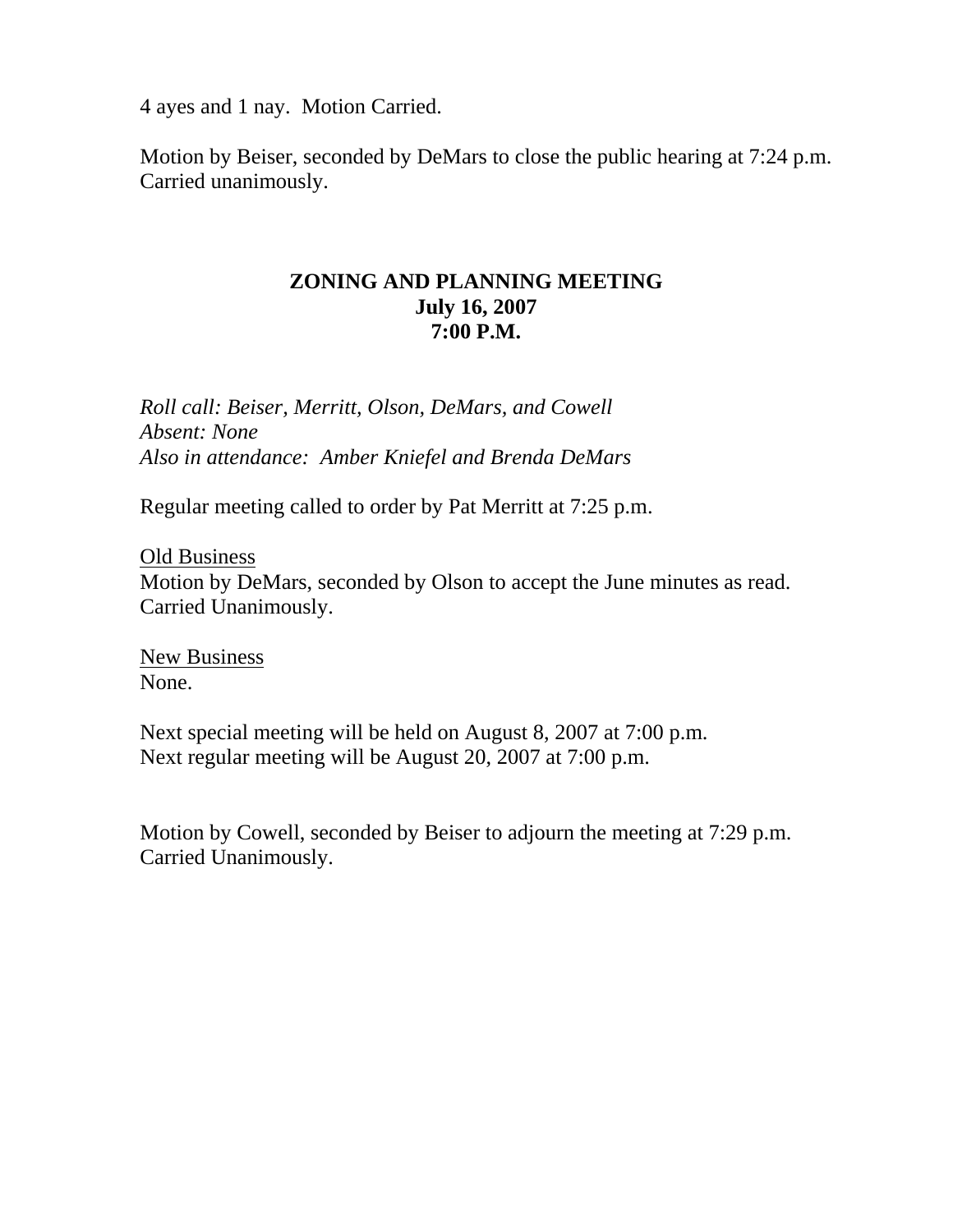## **ZONING AND PLANNING MEETING August 20, 2007 7:00 P.M.**

*Roll call: Beiser, Olson, and DeMars Absent: Merritt and Cowell Also in attendance: Amber Kniefel and Wayne Maas* 

Meeting called to order by Drew DeMars at 7:15 p.m.

Old Business July public hearing minutes were read.

Motion by Olson, seconded by Beiser to accept minutes as amended. Carried unanimously.

#### New Business

Wayne Maas presented a plan for a curb cut at the Christ the King Church. The curb cut is approximately 114  $\frac{1}{2}$  feet north of  $2^{nd}$  Ave SW on  $2^{nd}$  St NW and approximately 58 feet south of the road that goes into Green Acres.

Motion by Olson, seconded by Beiser to recommend to the City Council a 30 foot curb cut due to handicap accessibility and the new Land Use Regulation limits of 30 feet that will be going into effect very soon. Carried unanimously.

Amber Kniefel inquired about the sign ordinance and upcoming issues with sign requests from area businesses.

Next regular meeting will be September 17, 2007 at 7:00 p.m.

Motion by Beiser, seconded by Olson to adjourn the meeting at 8:15 p.m. Carried Unanimously.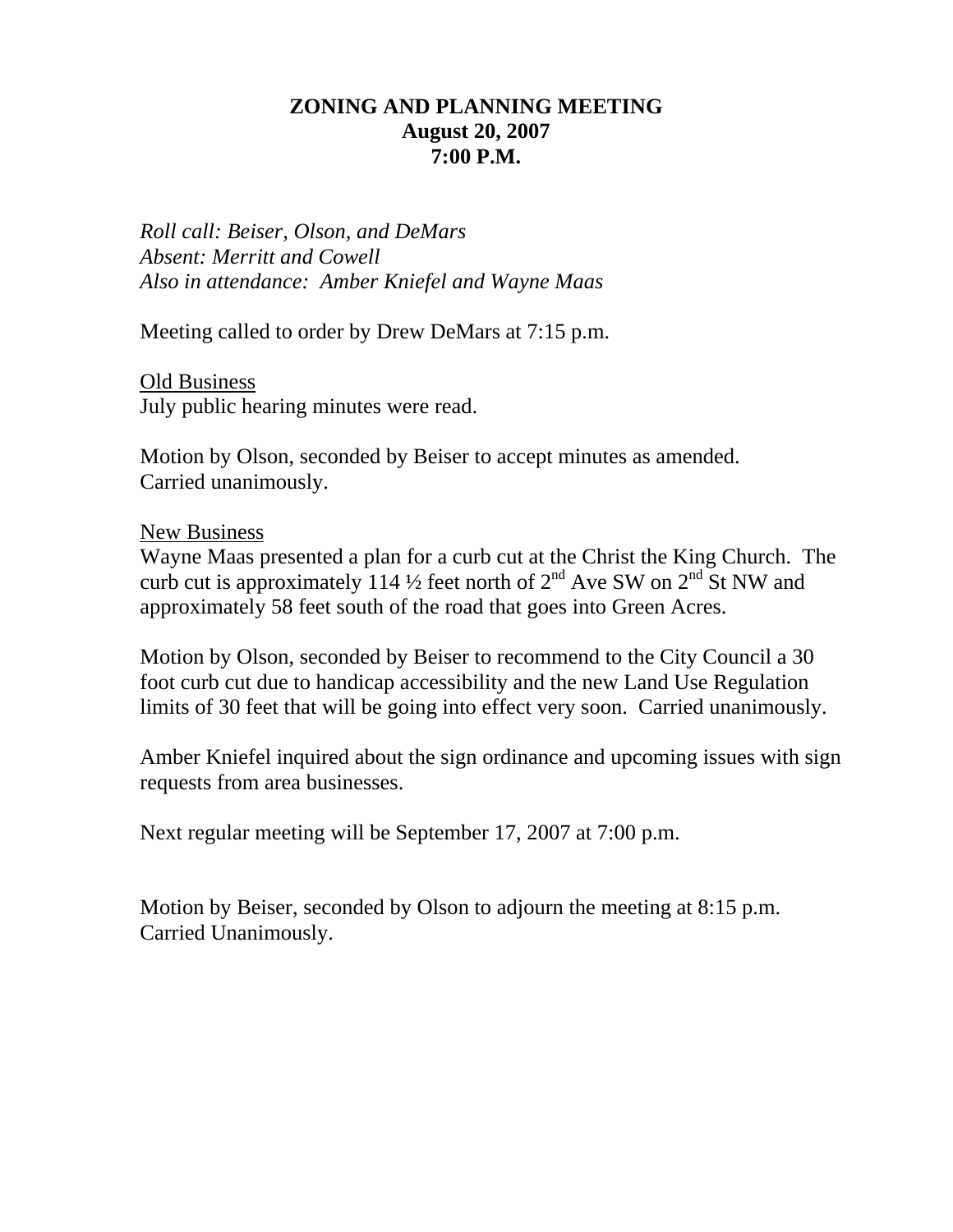# **ZONING AND PLANNING MEETING Public Hearing for Ritchie Brothers Addition September 17, 2007 6:30 P.M.**

*Roll call: Merritt, Cowell, Beiser, Olson, and DeMars Absent: None Also in attendance: See attached list* 

Meeting called to order by Pat Merritt at 6:30 p.m.

Public Hearing Business

The purpose of the public hearing is for the citizens of Medford to voice their concerns for the zoning and approval of the preliminary/final plat of the Ritchie Brothers Addition.

Lynn Bruns, representative for Ritchie Brothers, presented the preliminary and final plat. Pat Merritt voiced concerns of the water shed from the property. According to the plan, run off will be slowed by the development with ponding on the site.

Bruce Bullert presented the Environmental Assessment Worksheet (EAW) information. The State of Minnesota will not be requiring an Environmental Impact Statement (EIS).

Motion by Cowell, seconded by Olson to recommend to the City Council to approve the zoning of agricultural to commercial for the Ritchie Brothers Addition. Carried unanimously.

Motion by Olson, seconded by DeMars to recommend to the City Council to approve the preliminary/final plat for the Ritchie Brothers Addition including the changes suggested by Bruce Bullert, City Engineer. Carried unanimously.

Motion by DeMars, seconded by Cowell to recommend to the City Council to accept the EAW report as recommended by the City Engineer including the findings of fact and record of decision along with response to comments. Carried unanimously.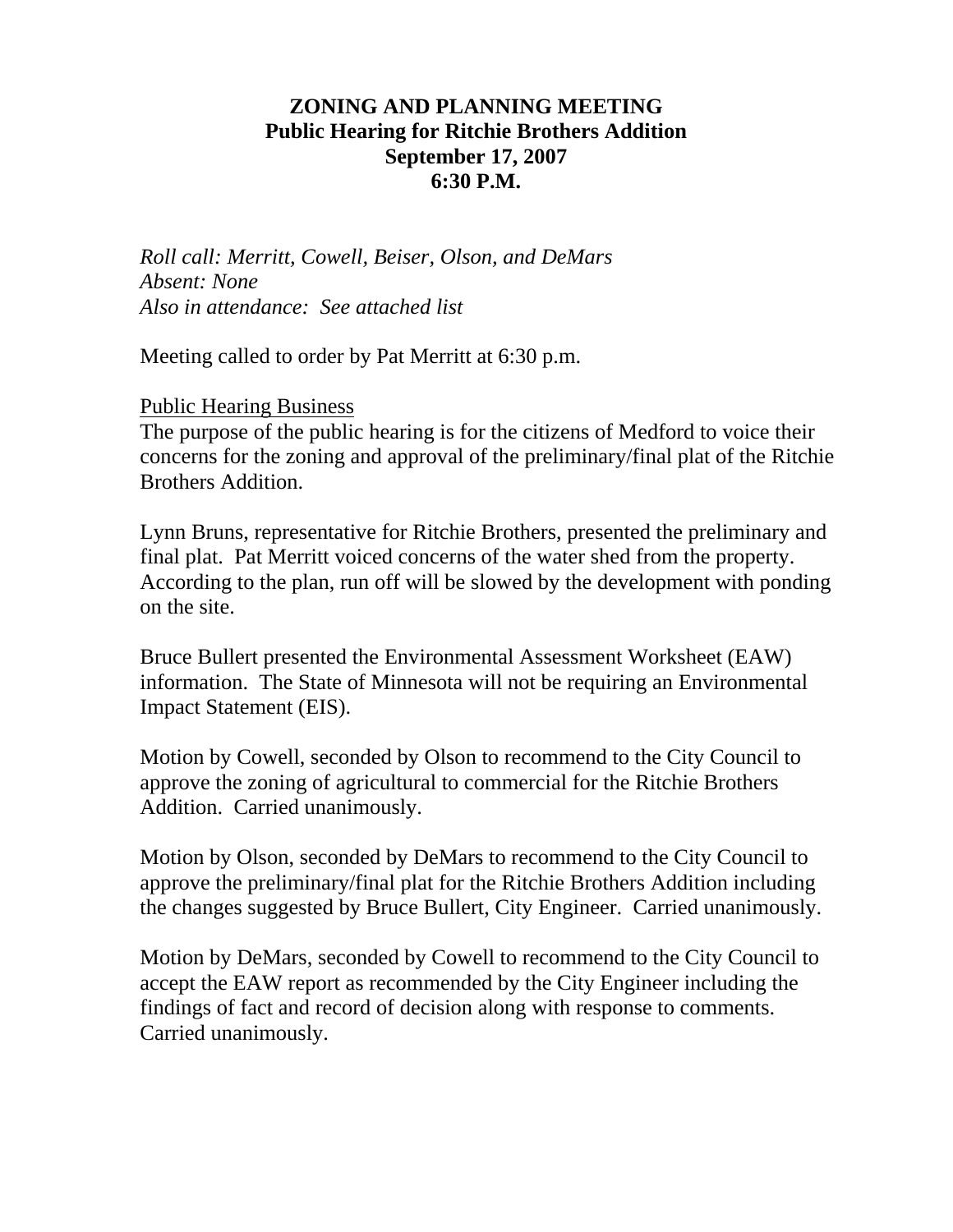Motion by Beiser, seconded by DeMars to close the public hearing at 6:55 p.m. Carried Unanimously.

### **ZONING AND PLANNING MEETING Public Hearing for Paul Wencl September 17, 2007 7:00 P.M.**

*Roll call: Merritt, Cowell, Beiser, Olson, and DeMars Absent: None Also in attendance: See attached list* 

Meeting called to order by Pat Merritt at 7:00 p.m.

# Public Hearing Business

The purpose of the public hearing is for the citizens of Medford to voice their concerns for the approval of the preliminary plat of the property located at 104  $2<sup>nd</sup>$  St. NE (old school property).

Paul Wencl presented the preliminary plat for Block 31. Mr. Wencl's plans for this block would include ten residential lots, each in compliance with current City of Medford ordinances for lot size.

Concerns from the public included the vacation of  $3<sup>rd</sup>$  St NE and the storm sewer.

The issue with  $3<sup>rd</sup>$  St NE was that it would be beneficial to have it run straight through the blocks to the old football field in order to help with the flow of traffic traveling north and south.

The storm sewer concerns were the age of the utilities and the ability to handle that amount of development. Zoning Board added that the sewer would be extended and the storm sewer will be improved per the City Engineer.

Motion by Beiser, seconded by Cowell to recommend to the City Council to approve the preliminary plat as presented. Amended to include the concerns of the public on the vacating of  $3<sup>rd</sup>$  St. NE. Carried unanimously.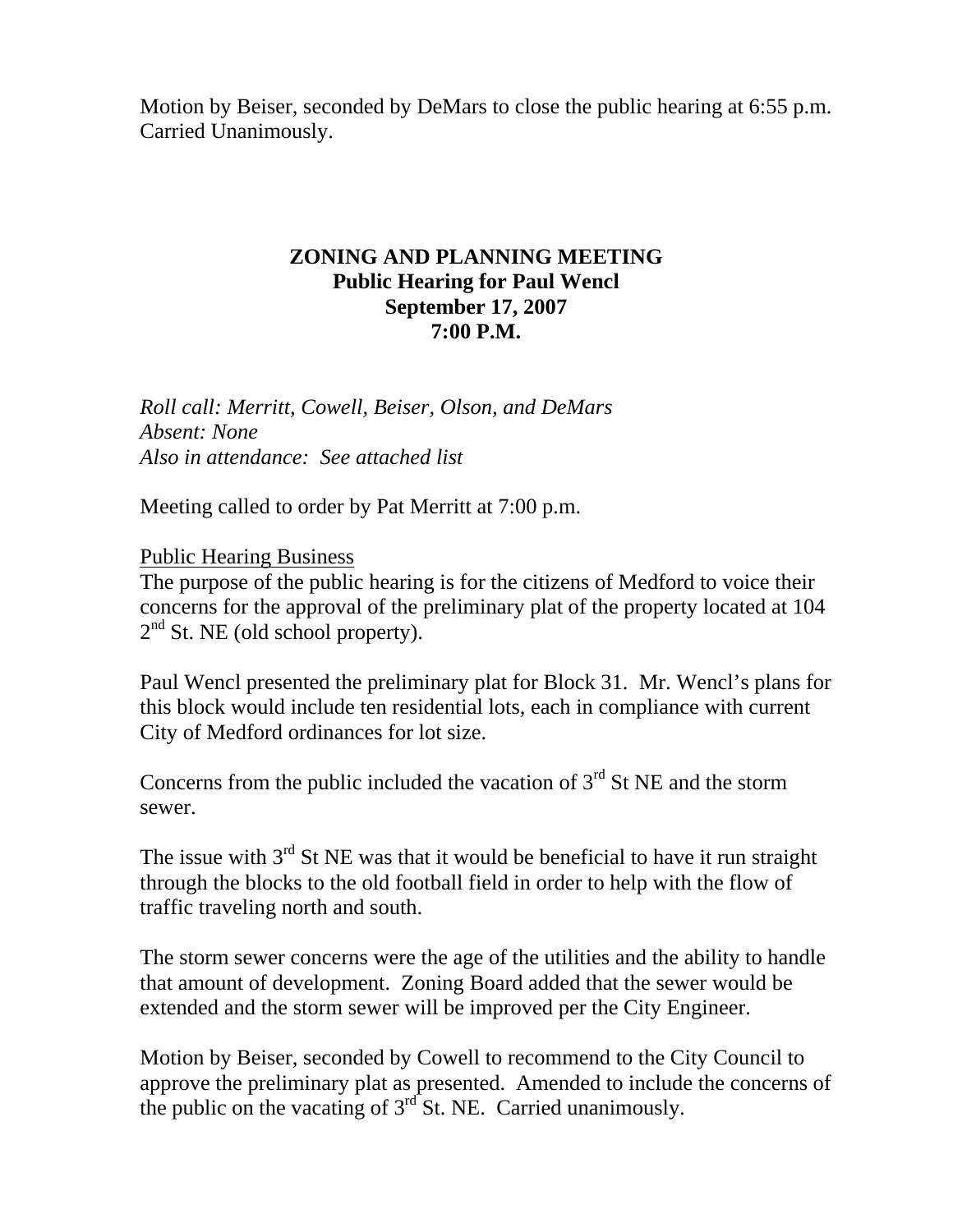Motion by Beiser, seconded by Olson to close the public hearing at 7:21 p.m. Carried Unanimously.

# **ZONING AND PLANNING MEETING Regular Meeting September 17, 2007 7:27 P.M.**

*Roll call: Merritt, Cowell, Beiser, Olson, and DeMars Absent: None Also in attendance: Amber Kniefel* 

Meeting called to order by Pat Merritt at 7:27 p.m.

Old Business Minutes from the August 20, 2007 minutes were read.

Motion by DeMars, seconded by Beiser to accept the minutes as read. Carried unanimously.

Land Use Meeting is scheduled for October 3, 2007 at 7:00 PM.

#### New Business

Motion by Cowell, seconded by Beiser to recommend to the City Council to include in the new Land Use, allowing temporary tarp accessory buildings and car ports as long as they are strictly regulated by city ordinances and Steele County building ordinances. 4 Ayes – 1 Nay. Carried.

Next regular meeting is October 15, 2007 at 7:00 PM.

Motion by Beiser, seconded by Cowell to adjourn the meeting at 7:55 p.m. Carried Unanimously.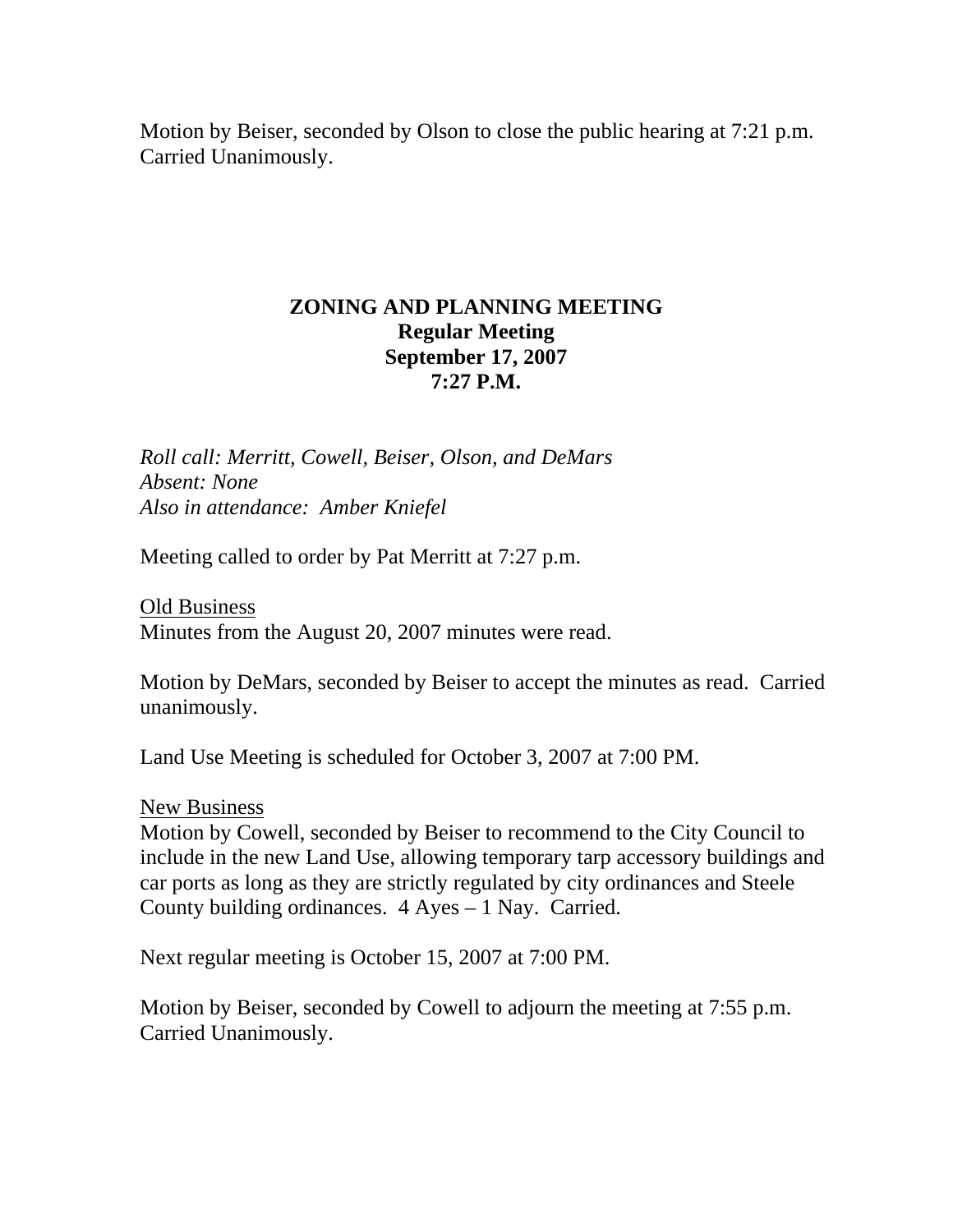# **ZONING AND PLANNING MEETING Regular Meeting October 15, 2007 7:00 P.M.**

*Roll call: Merritt, Cowell, Beiser, and DeMars Absent: Olson Also in attendance: Amber Kniefel, Marie Sexton, Vernon and Carol Strusz* 

Meeting called to order by Pat Merritt at 7:00 p.m.

#### Old Business

Minutes from the September 19, 2007 public hearing on the Wencl project were read.

Motion by Cowell, seconded by DeMars to accept the public hearing minutes as read. Carried unanimously.

Minutes from the September 19, 2007 public hearing on the Ritchie Bros. project were read.

Motion by Cowell, seconded by DeMars to accept the public hearing minutes as read. Carried unanimously.

Minutes from the September 19, 2007 regular meeting were read.

Motion by Cowell, seconded by DeMars to accept the regular meeting minutes. Carried unanimously.

## New Business

Marie Sexton, Park & Pool Commissioner, presented a request for a conditional use permit for the new pavilion to be built at the Straight River Park. The pavilion would be 24' x 40" just south of the playground installed with electrical and timed lights.

Motion by Beiser, seconded by Cowell to recommend to the City Council to approve the Conditional Use Permit for a new pavilion as per plan presented by Marie Sexton. Carried unanimously.

Next regular meeting is November 19, 2007 at 7:00 PM.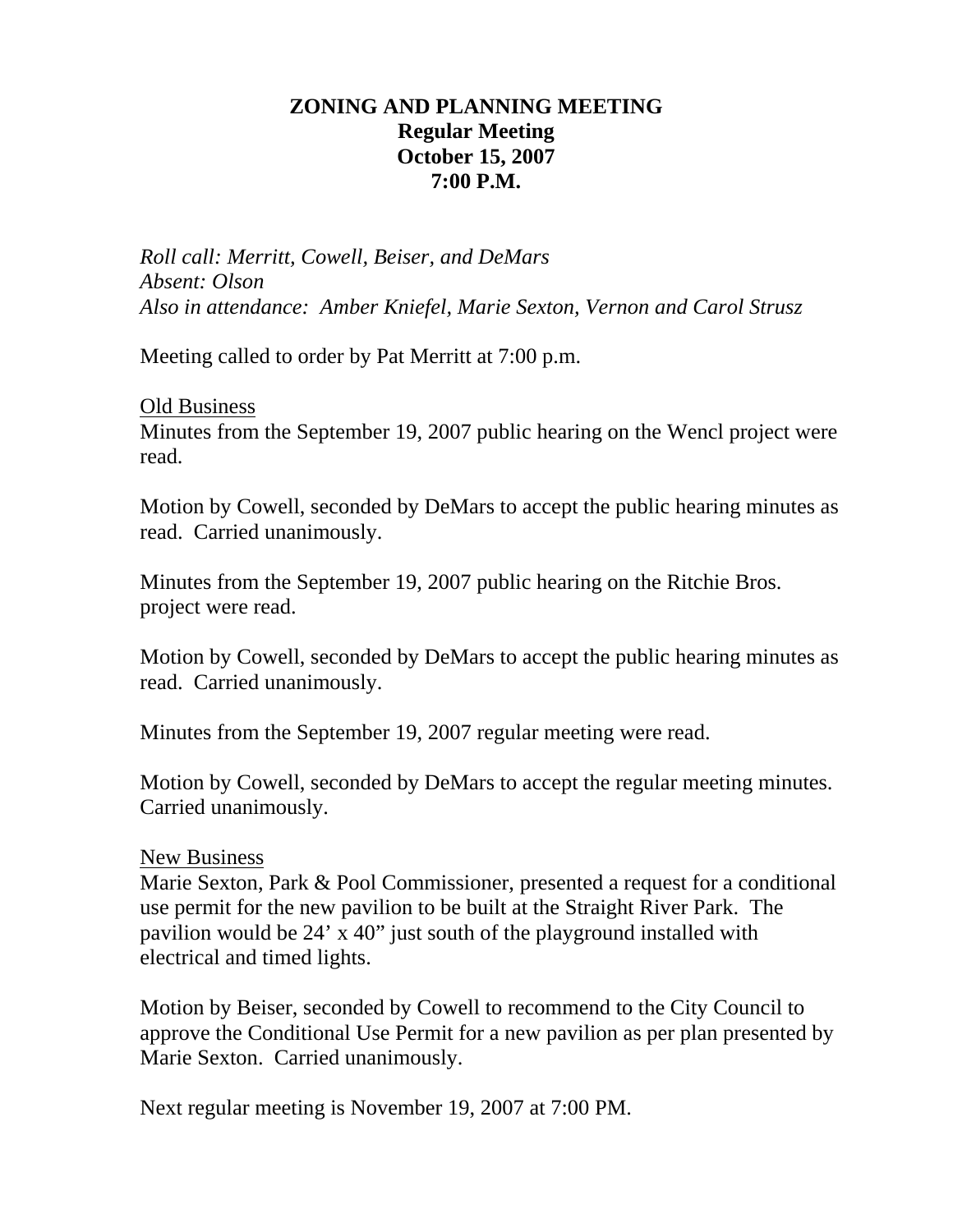Motion by Beiser, seconded by Cowell to adjourn the meeting at 7:14 p.m. Carried Unanimously.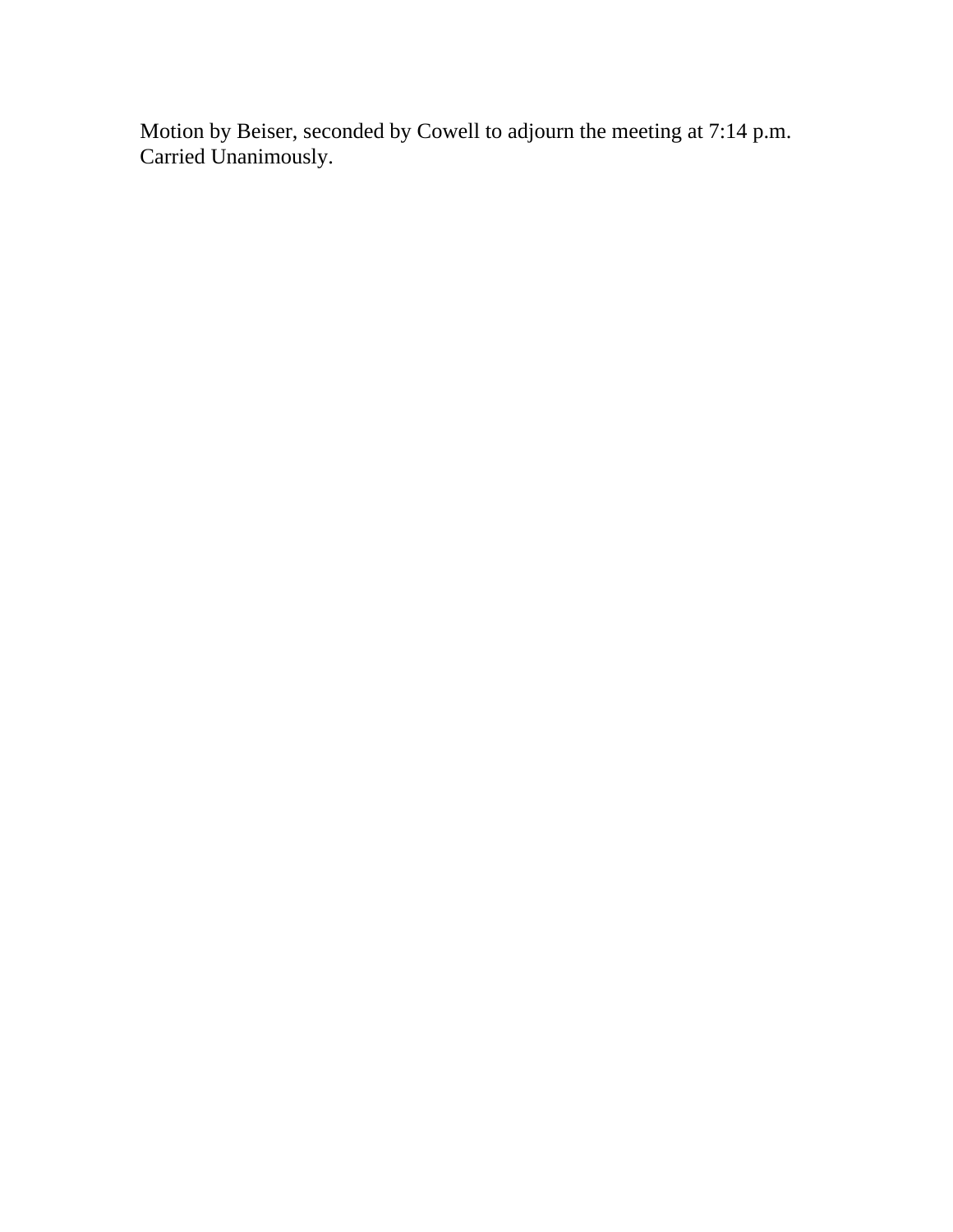# **ZONING AND PLANNING MEETING Regular Meeting November 15, 2007 7:00 P.M.**

*Roll call: Merritt, Cowell, Beiser, and Olson Absent: DeMars Also in attendance: Amber Kniefel, Bill Fahey, and Marie Sexton* 

Meeting called to order by Pat Merritt at 7:01 p.m.

Old Business Minutes from the October 15, 2007 meeting were read.

Motion by Beiser, seconded by Cowell to accept the regular hearing minutes as read. Carried unanimously.

New Business None.

Next regular meeting is December 17, 2007 at 7:00 PM.

Motion by Olson, seconded by Cowell to adjourn the meeting at 7:06 p.m. Carried Unanimously.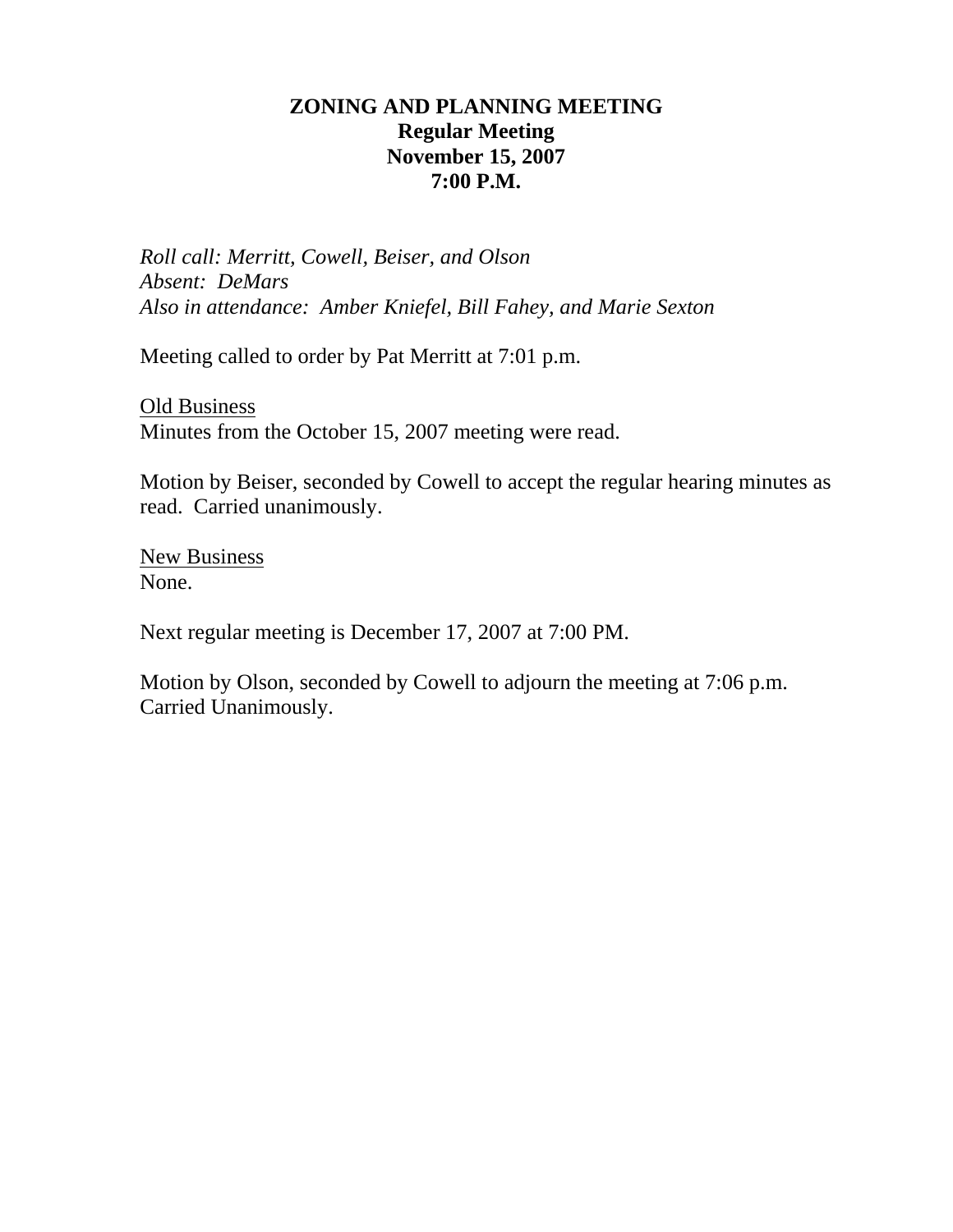# **ZONING AND PLANNING MEETING Public Hearing December 17, 2007 7:00 P.M.**

*Roll call: Merritt, Beiser, and DeMars Absent: Olson and Cowell Also in attendance: Amber Kniefel, Paul Borash, Glen Meger, Ruth Dempsey, and Randy Sobrack* 

Public hearing called to order by Pat Merritt at 7:17 p.m.

The purpose of this public hearing is for the citizens of Medford to voice their concerns for the variance request for the property at  $202$  3<sup>rd</sup> St SE, Paul Borash.

Paul Borash is requesting a 14 ft. variance of the setback requirement on the north side of his property. The original principle structure will remain at its current location. Mr. Borash is proposing an addition to the existing principle structure. The addition would be built to the west. There would be no change to the north of the property. This property is on a corner lot. Corner lots need to follow the setback requirement of 25 ft. from the property line on each side next to the road.

## Concerns from Public

Glen Meger inquired if the property would ever be used for commercial use. The Zoning Board answered that it would not be used for commercial use. The property is zoned residential. In addition, Mr. Meger commented about the possibility of curb and gutter in the future for  $1<sup>st</sup>$  Ave SE in regards with not being in compliance with the 25 ft setback requirement. The Zoning Board did make note of the house and garage being built in 1948.

The Zoning Board then looked at four questions in regards to granting variances.

1. Can the property be put to a reasonable use without the granting of the variance?

2. Is the plight of the landowner due to circumstances unique to the property? Awareness of the Zoning Ordinance by the property owner when he purchases the property does not prevent the applicant from obtaining a variance.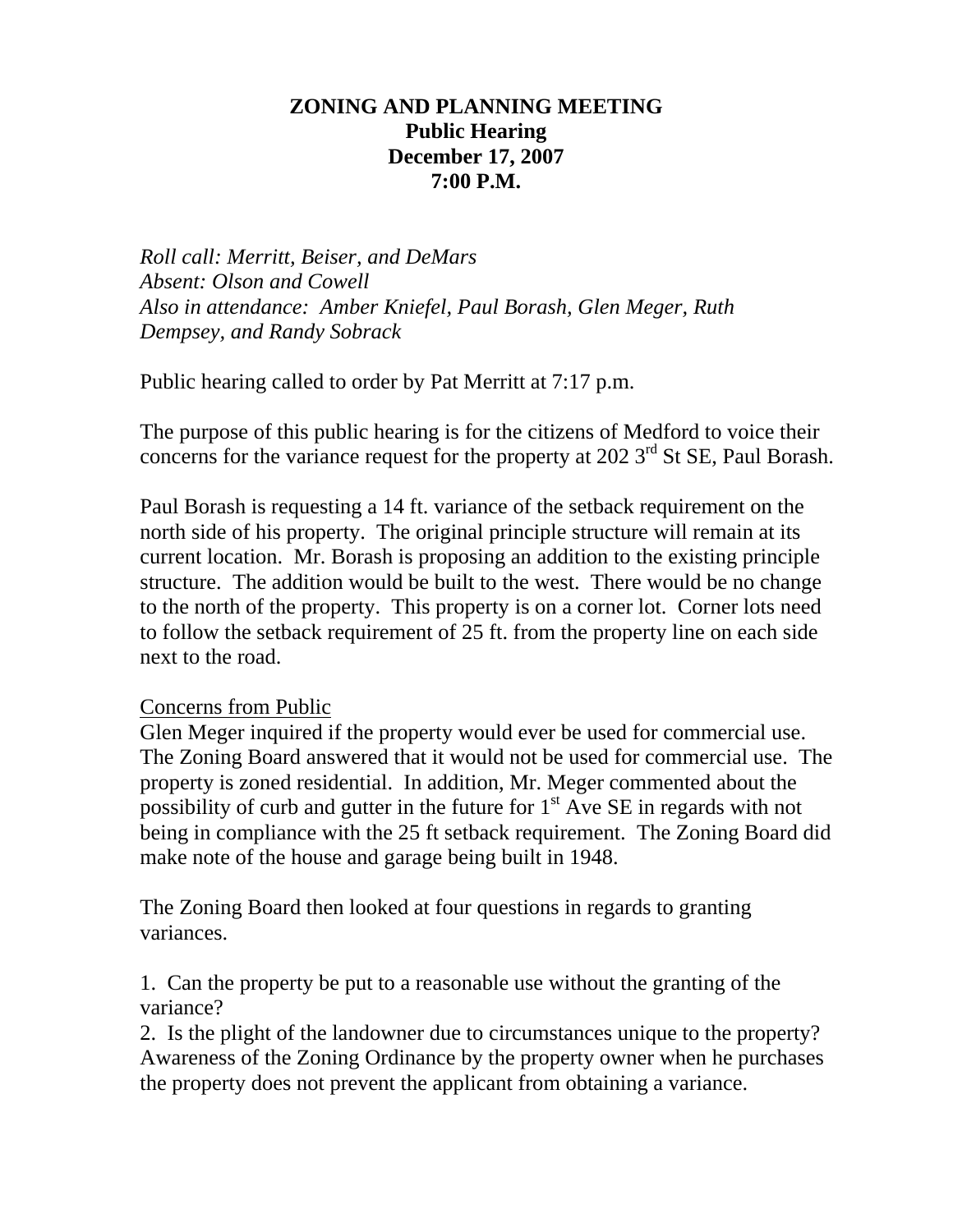However, the reason for the variance must be due to the characteristic of the property and not the property owner himself.

3. Would granting the variance alter the essential character of the neighborhood?

4. Pursuant to the Zoning Ordinance, would granting the variance have a material effect upon the health or safety of persons residing or working in the neighborhood?

Zoning Board discussion of each factor:

1. Consensus was that, yes, the property can be put to a reasonable use without the granting of the variance.

2. The board was split on this factor. One felt that, no, the plight of the landowner was not due to circumstances unique to the property. Another felt, yes, the unique circumstance of the property was that there was no curb and gutter to the north.

3. The board was split on this factor. One felt that, yes, the variance would alter the essential character of the neighborhood and one felt, no, that the variance would not alter the character of the neighborhood.

4. Consensus was that, no, the granting of the variance would not have a material effect upon the health or safety of the persons residing or working in the neighborhood.

A motion was made by DeMars, and seconded by Beiser to recommend to the City Council to grant a 14 foot variance to the north side of the property to build an addition for a garage as per the plan. 2 ayes, 1 nay. **MOTION CARRIED.** 

Motion by Beiser, seconded by DeMars to close the public hearing 7:30 p.m. **MOTION CARRIED.**